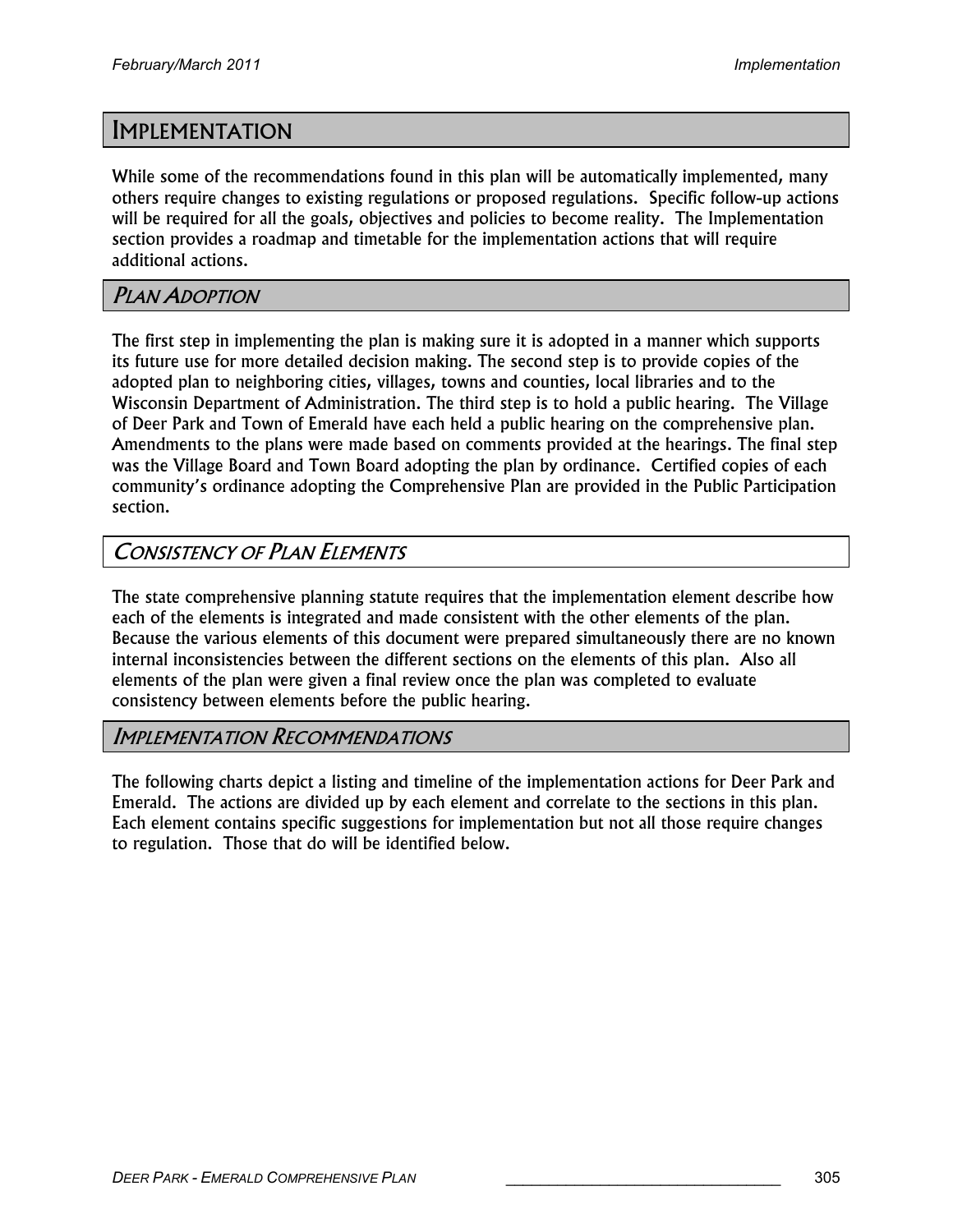#### Implementation Schedule Village of Deer Park

| <b>ELEMENT</b>                                                  | <b>RECOMMENDATIONS</b>                                                                                                                                                                                                                                                                                                                                                                                                                                                                                                                                       | <b>TIMEFRAME</b>                    |
|-----------------------------------------------------------------|--------------------------------------------------------------------------------------------------------------------------------------------------------------------------------------------------------------------------------------------------------------------------------------------------------------------------------------------------------------------------------------------------------------------------------------------------------------------------------------------------------------------------------------------------------------|-------------------------------------|
| <b>Utilities &amp;</b><br><b>Community</b><br><b>Facilities</b> | Continue to provide only limited public facilities and services<br>1.<br>for residents.                                                                                                                                                                                                                                                                                                                                                                                                                                                                      | Ongoing                             |
|                                                                 | 2.<br>Consider the objectives and policies of this plan, as well as the<br>general welfare of all residents, to determine whether new<br>village services or expansions may be appropriate in the<br>future.                                                                                                                                                                                                                                                                                                                                                 | Ongoing                             |
|                                                                 | 3.<br>If appropriate, work with St. Croix County and state agencies<br>to develop appropriate recreational facilities within the village.                                                                                                                                                                                                                                                                                                                                                                                                                    | Ongoing                             |
| <b>ELEMENT</b>                                                  | <b>RECOMMENDATIONS</b>                                                                                                                                                                                                                                                                                                                                                                                                                                                                                                                                       | <b>TIMEFRAME</b>                    |
|                                                                 | 1.<br>Require new roads serving more than two residences to be<br>built to village road specifications.                                                                                                                                                                                                                                                                                                                                                                                                                                                      | Ongoing                             |
|                                                                 | 2.<br>Ensure road connectivity between new and future<br>developments with a future road plan.                                                                                                                                                                                                                                                                                                                                                                                                                                                               | 2012                                |
|                                                                 | Require developers to pay the costs associated with new<br>3.<br>roads or streets and to bond to pay for repairs from<br>construction damage to existing streets.                                                                                                                                                                                                                                                                                                                                                                                            | Ongoing                             |
|                                                                 | Integrate future roadway improvements and road maintenance<br>4.<br>equipment into a capital improvement plan.                                                                                                                                                                                                                                                                                                                                                                                                                                               | 2012                                |
|                                                                 | 5.<br>Stay involved with WisDOT plans for State Highway 46.                                                                                                                                                                                                                                                                                                                                                                                                                                                                                                  | Ongoing                             |
| <b>Transportation</b>                                           | 6.<br>Consider placing bicycle signage on the designated streets to<br>direct bicycle traffic to the Deer Park Library and the Deer<br>Park Village Park.                                                                                                                                                                                                                                                                                                                                                                                                    | 2012                                |
|                                                                 | 7.<br>Support the recommended future bicycle route changes in the<br>Village of Deer Park, including: paved shoulder on 222nd Ave.<br>from the east edge of the village to Lagoon Drive, and on the<br>rest of South Street East to STH 46, paved shoulder on STH<br>46/Main Street to the former railroad grade near the village<br>park, off-road bicycle path on the former railroad grade and<br>shared roadway on South Street West from the former railroad<br>grade to the village limits. CTH H would continue to be<br>designated a shared roadway. | When road<br>improvements<br>occur. |
|                                                                 | Encourage St. Croix County to improve County Road H for<br>8.<br>bicycle traffic with a 3-4 foot paved shoulder and signage for a<br>separation as a bike lane.                                                                                                                                                                                                                                                                                                                                                                                              | When road<br>improvements<br>occur. |
|                                                                 | Promote transportation services for the elderly and those with<br>9.<br>special needs. Encourage St. Croix County to continue to<br>provide transportation services for elderly and disabled<br>residents.                                                                                                                                                                                                                                                                                                                                                   | Ongoing                             |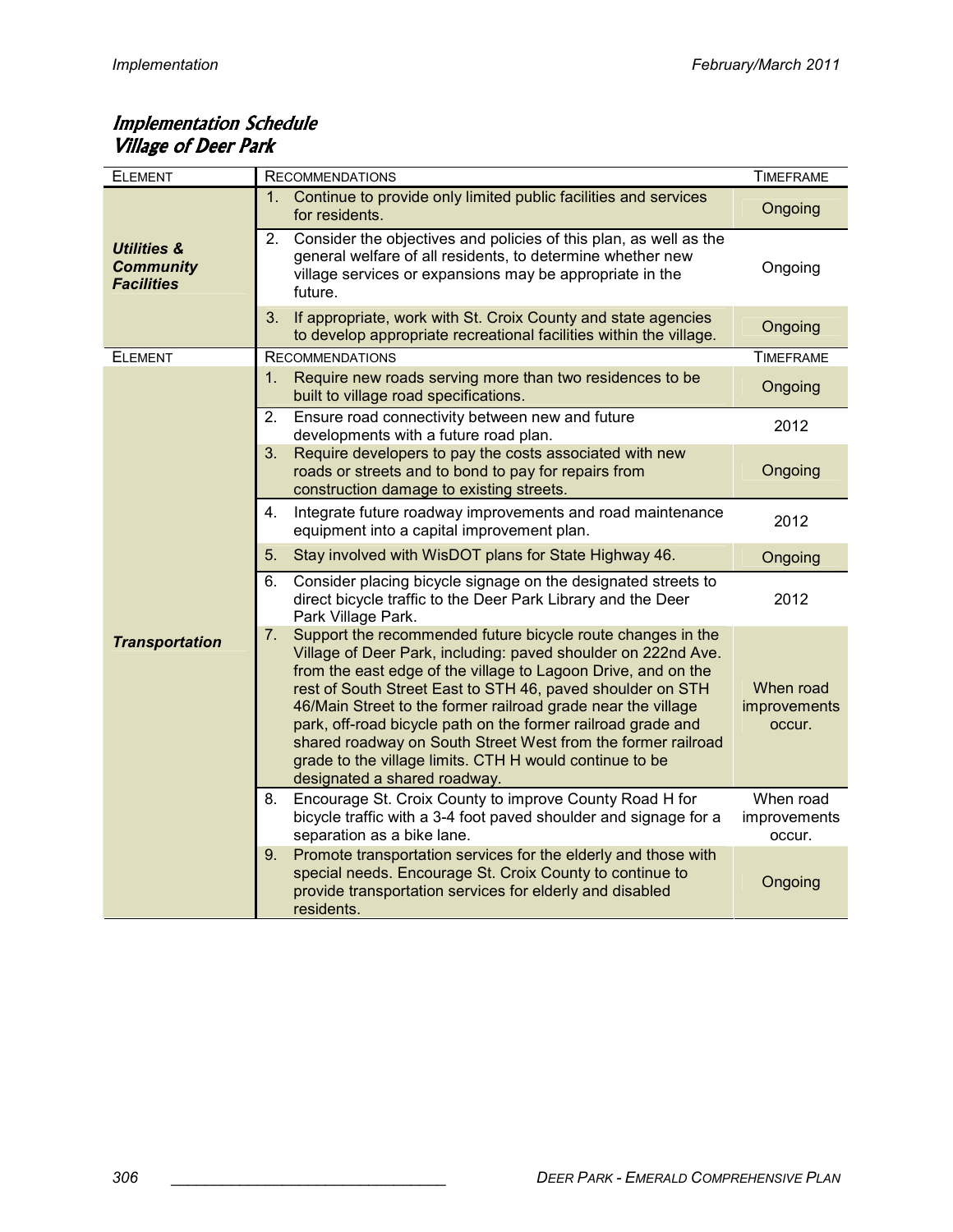| <b>ELEMENT</b>                          | <b>RECOMMENDATIONS</b>                                                                                                                                                                                                                                                                                   | <b>TIMEFRAME</b> |
|-----------------------------------------|----------------------------------------------------------------------------------------------------------------------------------------------------------------------------------------------------------------------------------------------------------------------------------------------------------|------------------|
| <b>Housing</b>                          | Promote the development of workforce housing stock in the<br>1.<br>village, particularly single-family residences and duplexes                                                                                                                                                                           | Ongoing          |
|                                         | 2.<br>Encourage housing redevelopment within the village in order<br>to revitalize the downtown.                                                                                                                                                                                                         | Ongoing          |
|                                         | 3.<br>Increase resident awareness of property maintenance<br>standards in order to enhance and improve the environment<br>and aesthetics of neighborhoods in the village and to protect<br>the private property values of its residents.                                                                 | Ongoing          |
|                                         | Identify and maintain properly planned and zoned areas for<br>4.<br>residential development by utilizing or updating the village<br>zoning code as needed.                                                                                                                                               | Ongoing          |
|                                         | Work to address violations of land use, zoning and other<br>5.<br>appropriate ordinances on existing residential or commercial<br>properties.                                                                                                                                                            | Ongoing          |
|                                         | 6.<br>Enforce the Uniform Dwelling Code.                                                                                                                                                                                                                                                                 | Ongoing          |
|                                         | 7.<br>Update land use regulations to require that relocated houses,<br>manufactured housing, and mobile homes are sited on<br>freestanding, separate parcels, are placed on permanent<br>foundations and are brought into compliance with the Uniform<br>Dwelling Code to provide safe, quality housing. | 2012-2014        |
| <b>ELEMENT</b>                          | <b>RECOMMENDATIONS</b>                                                                                                                                                                                                                                                                                   | <b>TIMEFRAME</b> |
|                                         | Focus downtown redevelopment efforts on beautification,<br>1.<br>residential redevelopment and businesses servicing residents                                                                                                                                                                            | Ongoing          |
|                                         | 2.<br>Utilize the Village of Deer Park's Zoning Ordinance to regulate<br>the type, location and basic appearance of new businesses                                                                                                                                                                       | Ongoing          |
| <b>Economic</b>                         | 3.<br>Require new businesses be compatible with the community's<br>private water service, environmental concerns, waste-water<br>treatment limitations and small village character                                                                                                                       | Ongoing          |
| <b>Development</b>                      | Strongly encourage infill; direct the location of new businesses<br>4.<br>to the existing commercially-zoned property on Main<br>Street/STH 46.                                                                                                                                                          | Ongoing          |
|                                         | 5.<br>Require the disclosure of any soil or groundwater<br>contamination on sites before approving development<br>proposals and work together with private landowners and<br>government agencies to clean up contaminated sites that<br>threaten the public health, safety and welfare.                  | Ongoing          |
| <b>ELEMENT</b>                          | <b>RECOMMENDATIONS</b>                                                                                                                                                                                                                                                                                   | <b>TIMEFRAME</b> |
| <b>Agricultural</b><br><b>Resources</b> | Encourage a farmer's market in the village to support farmers<br>$1_{-}$<br>in neighboring towns and provide fresh local foods and<br>products to village residents.                                                                                                                                     | Ongoing          |
|                                         | Require that new residents receive a copy of St. Croix<br>2.<br>County's "Rural Living Guide" that outlines the traditional<br>community norms and expectations for rural residents.                                                                                                                     | Ongoing          |
|                                         | 3.<br>Require that new residents also receive a copy of Deer Park's<br>"Small Town Guide" insert which will assist them in<br>understanding the expectations for village residents.                                                                                                                      | Ongoing          |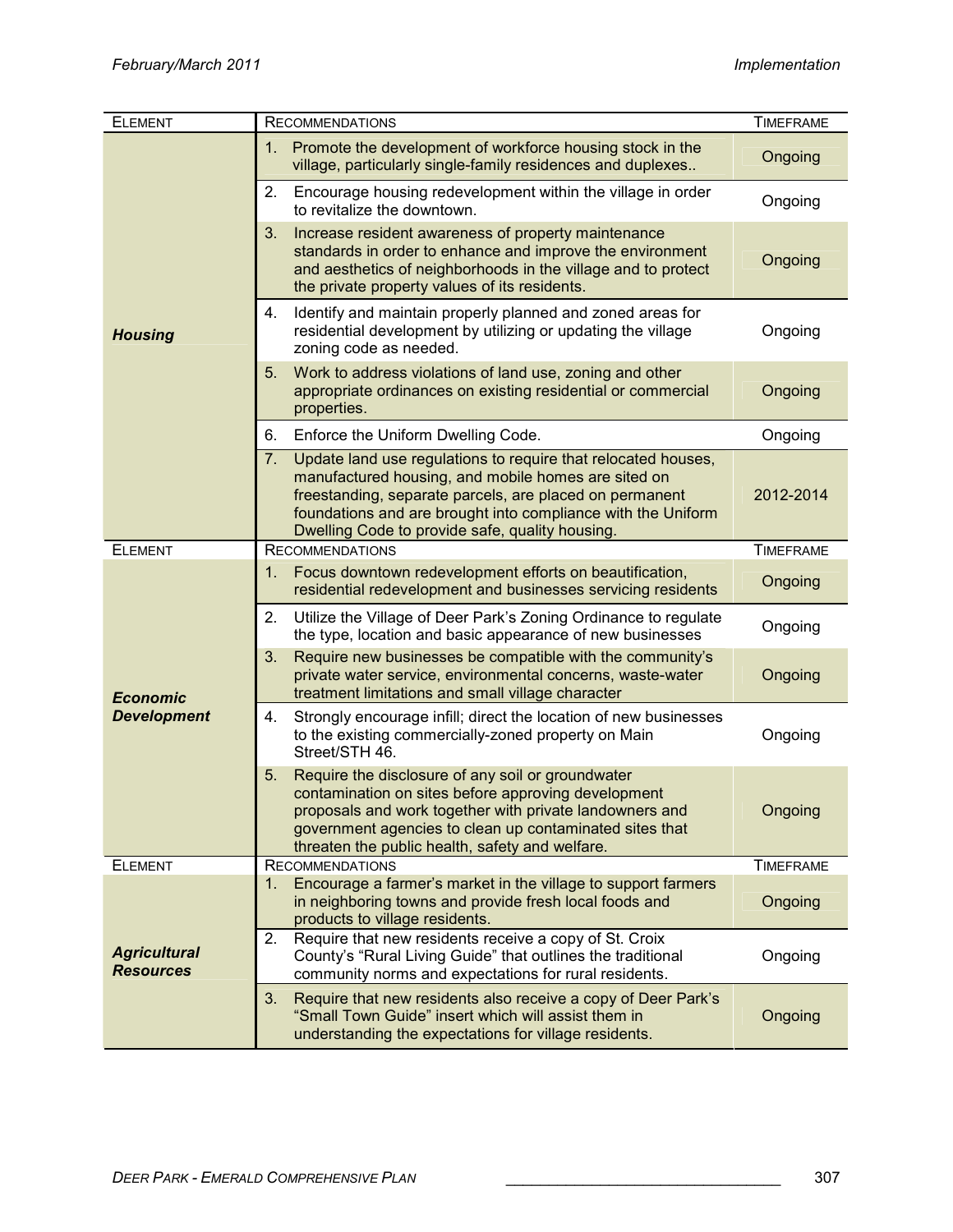| <b>ELEMENT</b>                                 | <b>RECOMMENDATIONS</b>                                                                                                                                                                                                                                                                                                    | <b>TIMEFRAME</b> |
|------------------------------------------------|---------------------------------------------------------------------------------------------------------------------------------------------------------------------------------------------------------------------------------------------------------------------------------------------------------------------------|------------------|
|                                                | Development shall only be allowed where best management<br>1.<br>practices for erosion and sediment control and storm water<br>management can be implemented successfully                                                                                                                                                 | Ongoing          |
|                                                | Discourage and, where possible, prevent the filling or<br>2.<br>developing of wetlands and floodplains. Consider restoring<br>degraded resources, such as wetlands and woodlands, where<br>possible.                                                                                                                      | Ongoing          |
|                                                | 3 <sub>1</sub><br>Promote development and agricultural practices, which protect<br>surface and ground water quality, including proper erosion<br>control, manure management, and storm water management<br>strategies.                                                                                                    | Ongoing          |
| <b>Natural</b><br><b>Resources</b>             | Before approving any changes in land use, consider the<br>4.<br>impacts on wildlife habitat, potential locations of rare plant and<br>animal species and archeological sites.                                                                                                                                             | Ongoing          |
|                                                | Prioritize the use of incentives and acquisition (land or<br>5.<br>easements) to protect environmentally sensitive areas, relying<br>on regulations where necessary.                                                                                                                                                      | Ongoing          |
|                                                | 6.<br>Consider protection and enhancement of sensitive natural<br>resources, open and recreational space, large blocks of<br>forestland and scenic vistas when reviewing development<br>proposals and making public expenditures.                                                                                         | Ongoing          |
|                                                | Consider implementing a buffer zone around public lands to<br>7.<br>mitigate conflicts between property owners and citizens<br>utilizing public lands for recreation.                                                                                                                                                     |                  |
| <b>ELEMENT</b>                                 | <b>RECOMMENDATIONS</b>                                                                                                                                                                                                                                                                                                    | <b>TIMEFRAME</b> |
| <b>Cultural</b><br><b>Resources</b>            | Maintain an inventory of historic, archaeological and scenic<br>1.<br>resources.                                                                                                                                                                                                                                          | Ongoing          |
|                                                | 2.<br>Provide the inventory for reference and discussion before and<br>during consideration of land development proposals.                                                                                                                                                                                                | Ongoing          |
|                                                | 3.<br>Continue to support the Deer Park Public Library as a local<br>repository for historical materials; also encourage residents to<br>donate items to the historic materials repository that the library<br>maintains.                                                                                                 | Ongoing          |
| <b>ELEMENT</b>                                 | <b>RECOMMENDATIONS</b>                                                                                                                                                                                                                                                                                                    | <b>TIMEFRAME</b> |
| <b>Intergovernmental</b><br><b>Cooperation</b> | Provide a copy of this comprehensive plan to all surrounding<br>1.<br>local governments and encourage St. Croix County, state<br>agencies and other interested governmental units to consider<br>this plan's policies and recommendations in making future<br>decisions about land use within or affecting the village.   | 2011             |
|                                                | 2.<br>Work to resolve actual and potential conflicts between the<br>village plan and other local plans through open dialogue,<br>cooperative initiatives, and amendments to the Village of Deer<br>Park Plan where appropriate                                                                                            | Ongoing          |
|                                                | 3.<br>Work with St. Croix County, Amery School District, and local,<br>state and federal agencies to implement policy<br>recommendations outlined in this comprehensive plan.                                                                                                                                             | Ongoing          |
|                                                | Work with the Wisconsin Department of Transportation to<br>4.<br>ensure that the Village of Deer Park's transportation system is<br>coordinated with surrounding systems and that Deer Park's<br>interests, especially regarding STH 46, are well served when<br>major transportation facility improvements are proposed. | Ongoing          |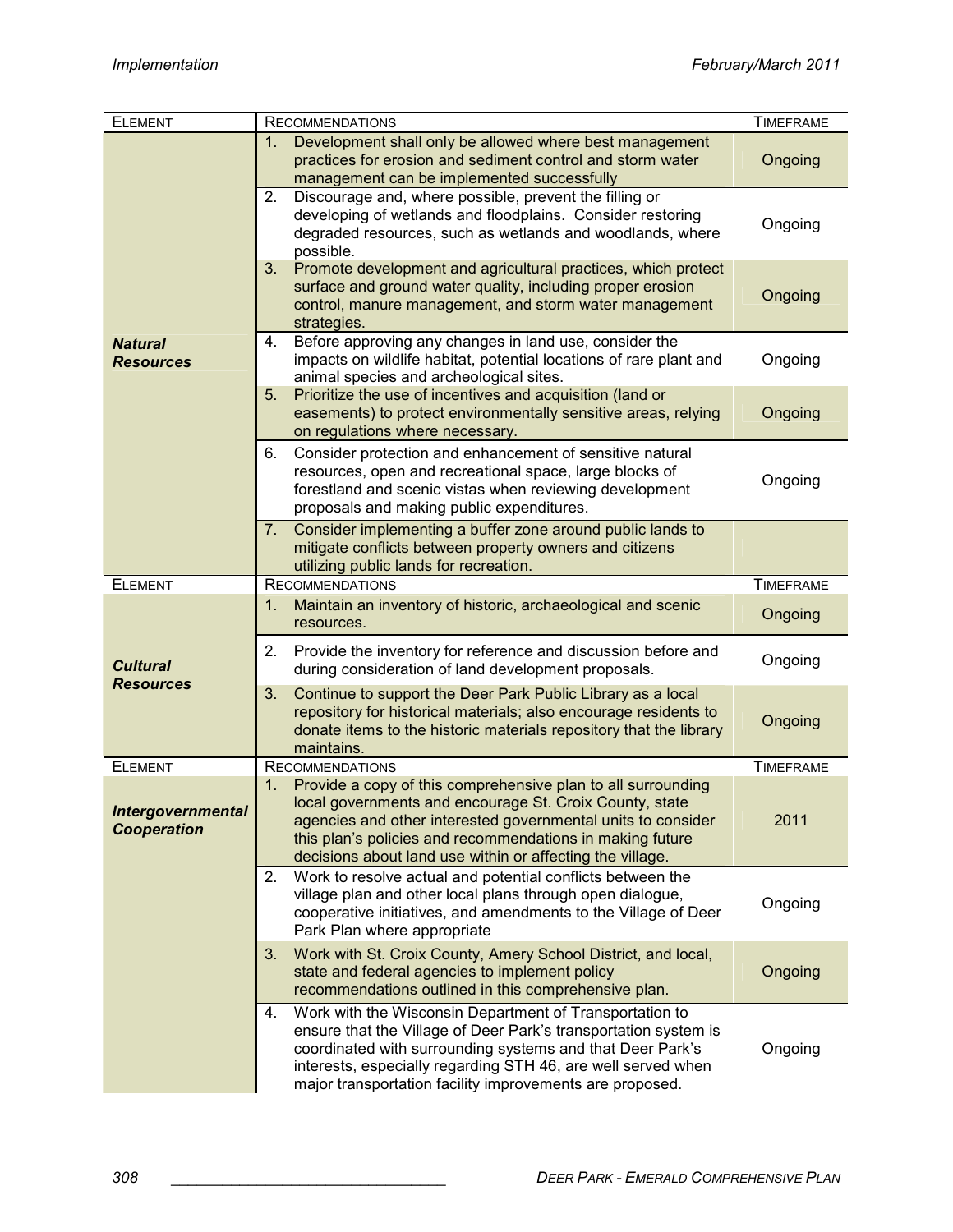| <b>ELEMENT</b>  | <b>RECOMMENDATIONS</b>                                                                                                                                                                                                                                                                                     | <b>TIMEFRAME</b> |
|-----------------|------------------------------------------------------------------------------------------------------------------------------------------------------------------------------------------------------------------------------------------------------------------------------------------------------------|------------------|
|                 | Work with the Town of Cylon and St. Croix Economic<br>5.<br>Development corporation to site appropriate commercial<br>businesses, which will benefit both the village and town.                                                                                                                            | Ongoing          |
|                 | Work with the Town of Cylon to coordinate land uses and to<br>6.<br>develop transition areas between the village and surrounding<br>agricultural lands in order to preserve farming in the town.                                                                                                           | 2012-2015        |
|                 | 7. Work with US Fish & Wildlife Service (USFWS) to improve the<br>safety of village residents near the USFWS land during<br>hunting season. Educational signage would be one option.                                                                                                                       | 2012-2015        |
| <b>ELEMENT</b>  | <b>RECOMMENDATIONS</b>                                                                                                                                                                                                                                                                                     | <b>TIMEFRAME</b> |
|                 | Direct development in distinct areas through the use of zoning<br>1.<br>districts, focusing on areas where services exist or are<br>planned.                                                                                                                                                               | Ongoing          |
|                 | 2.<br>Maintain and rehabilitate existing residential and commercial<br>structures when possible.                                                                                                                                                                                                           | Ongoing          |
| <b>Land Use</b> | 3.<br>Promote residential development within the village in a<br>manner that is carefully designed, located and planned, which<br>also considers impacts on utilities and community facilities,<br>public services, traffic volume and adjacent uses.                                                      | Ongoing          |
|                 | 4.<br>Direct new development near existing neighborhoods when<br>possible and promote integration of new development with the<br>surrounding community.                                                                                                                                                    | Ongoing          |
|                 | 5.<br>Assess the housing needs of the elderly and special needs<br>residents in the village and promote private housing<br>development to meet those needs.                                                                                                                                                | Ongoing          |
|                 | Review land use plan policies, subdivision and zoning<br>6.<br>ordinances prior to making a recommendation on a rezoning<br>request.                                                                                                                                                                       | Ongoing          |
|                 | 7.<br>Conduct site reviews on proposed development and/or ask for<br>sufficient documentation to ascertain potential impacts to the<br>environment                                                                                                                                                         | Ongoing          |
|                 | Evaluate official mapping as a tool. If supported, draft, adopt<br>8.<br>and record with the St. Croix County Register of Deeds an<br>official map for the village that describes roads, sewer service,<br>future recreation and future public facilities as allowed under<br>Wisconsin Statutes 62.23(6). | 2012-2015        |
|                 | Identify and maintain properly planned and zoned areas for<br>9.<br>residential development by utilizing the village codes. Review<br>and update for consistency with this plan, the village's<br>subdivision and zoning regulations.                                                                      | 2011-2013        |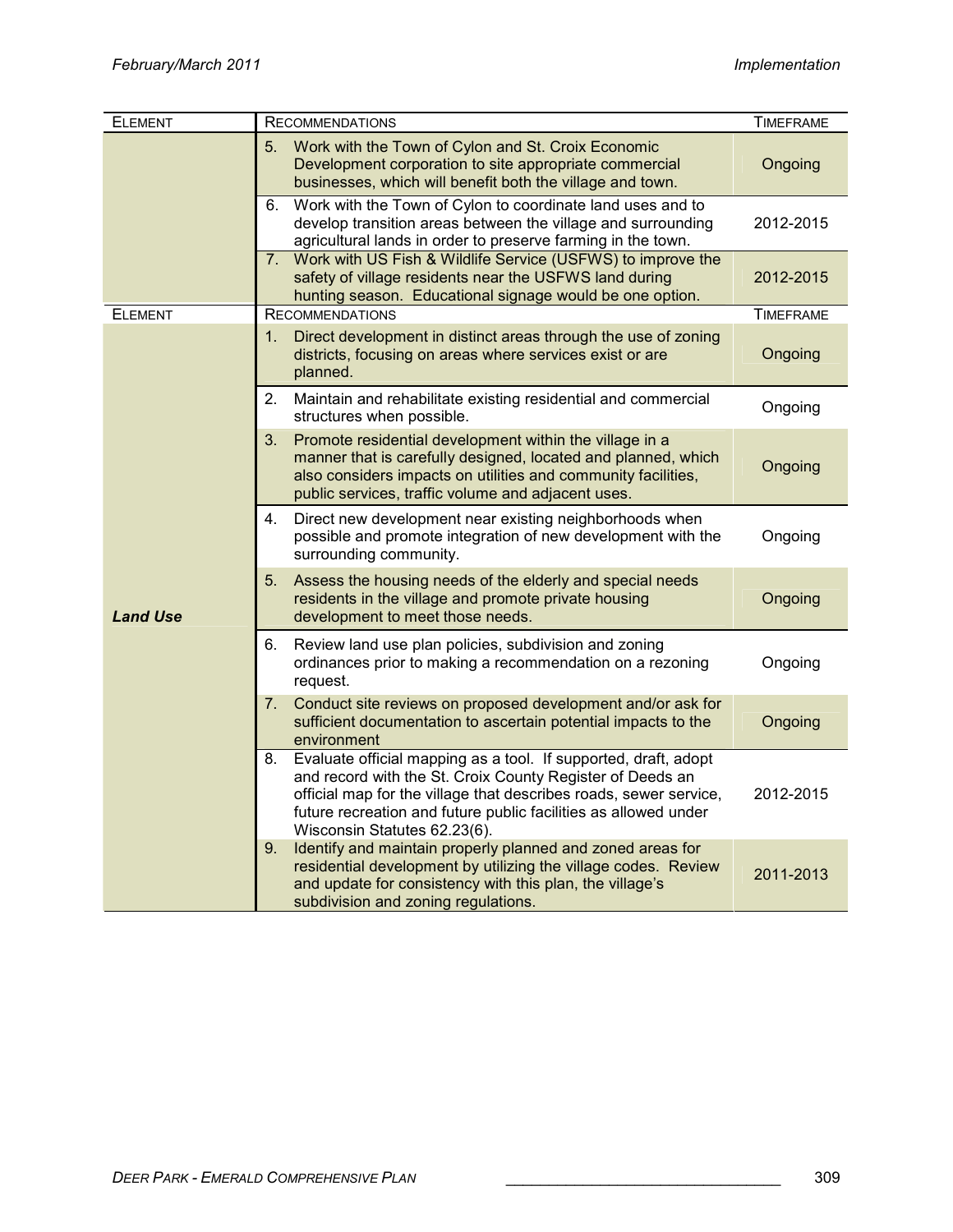### Implementation Schedule Town of Emerald

| <b>ELEMENT</b>                        | <b>RECOMMENDATIONS</b>                                                                                                                                                                                                                                                                                                                                | <b>TIMEFRAME</b> |
|---------------------------------------|-------------------------------------------------------------------------------------------------------------------------------------------------------------------------------------------------------------------------------------------------------------------------------------------------------------------------------------------------------|------------------|
|                                       | Consider the objectives and policies of this plan, as well as the<br>1.<br>general welfare of all residents, to determine whether new town<br>services or expansions may be appropriate.                                                                                                                                                              | Ongoing          |
|                                       | Provide recreation facilities at the town hall if sufficient land is<br>2.<br>available.                                                                                                                                                                                                                                                              | 2014-2015        |
|                                       | If the STH 63 Wayside is vacated by WisDOT pursue<br>3.<br>acquisition for a town park facility.                                                                                                                                                                                                                                                      | <b>Unknown</b>   |
| <b>Utilities &amp;</b>                | Provide support to local volunteer and community organizations<br>4.<br>through access to the new town hall facilities.                                                                                                                                                                                                                               | Ongoing          |
| <b>Community</b><br><b>Facilities</b> | All new and replacement wells into the Jordan Aquifer shall be<br>5.<br>cased to a depth that goes below the Prairie du Chien aquifer.<br>Work with Wisconsin Department of Natural Resources to notify<br>well drillers of this requirement.                                                                                                         | 2011             |
|                                       | Consider adopting an ordinance to implement town impact fees<br>6.<br>on new development projects to offset additional expenses to<br>the town for adding, upgrading or expanding town parks, roads,<br>services and facilities.                                                                                                                      | 2015-2020        |
|                                       | Pursue the provision of joint services with neighboring<br>7.<br>municipalities when it will result in better services and/or cost<br>savings.                                                                                                                                                                                                        | Ongoing          |
| <b>ELEMENT</b>                        | <b>RECOMMENDATIONS</b>                                                                                                                                                                                                                                                                                                                                | <b>TIMEFRAME</b> |
|                                       | For town, county and state roads work to maintain road signs<br>1.<br>and road right-of-ways, particularly at road intersections.                                                                                                                                                                                                                     | Ongoing          |
|                                       | Encourage bicycle traffic to utilize less traveled town and<br>2.<br>county roads. Support the County Bicycle and Pedestrian Plan.                                                                                                                                                                                                                    | Ongoing          |
| <b>Transportation</b>                 | 3.<br>Consider adopting a road and driveway ordinance to establish<br>design and construction standards, prevent new road<br>construction, and prevent safety and drainage issues which<br>may impact existing town roads, improve safety, decrease<br>conflicts with agricultural and commuter traffic and prevent<br>problems with joint driveways. | 2012-2014        |
|                                       | Consider requiring developers to provide bonds to repair<br>4.<br>damage to town roads caused by construction traffic.                                                                                                                                                                                                                                | Ongoing          |
|                                       | 5.<br>Research and review options to protect scenic roadways<br>through site planning, driveway location, landscaping, signage<br>and other standards.                                                                                                                                                                                                | Ongoing          |
|                                       | 6.<br>Consider adopting an ordinance to implement town-road impact<br>fees for new development projects that overburden or require<br>the upgrading of town roads.                                                                                                                                                                                    | 2015-2020        |
|                                       | 7.<br>Continue to communicate and work with St. Croix County,<br>Wisconsin Department of Transportation, landowners and<br>private developers on the U.S. Highway 63 corridor<br>preservation project to limit development and help preserve the<br>highway as a throughway.                                                                          | Ongoing          |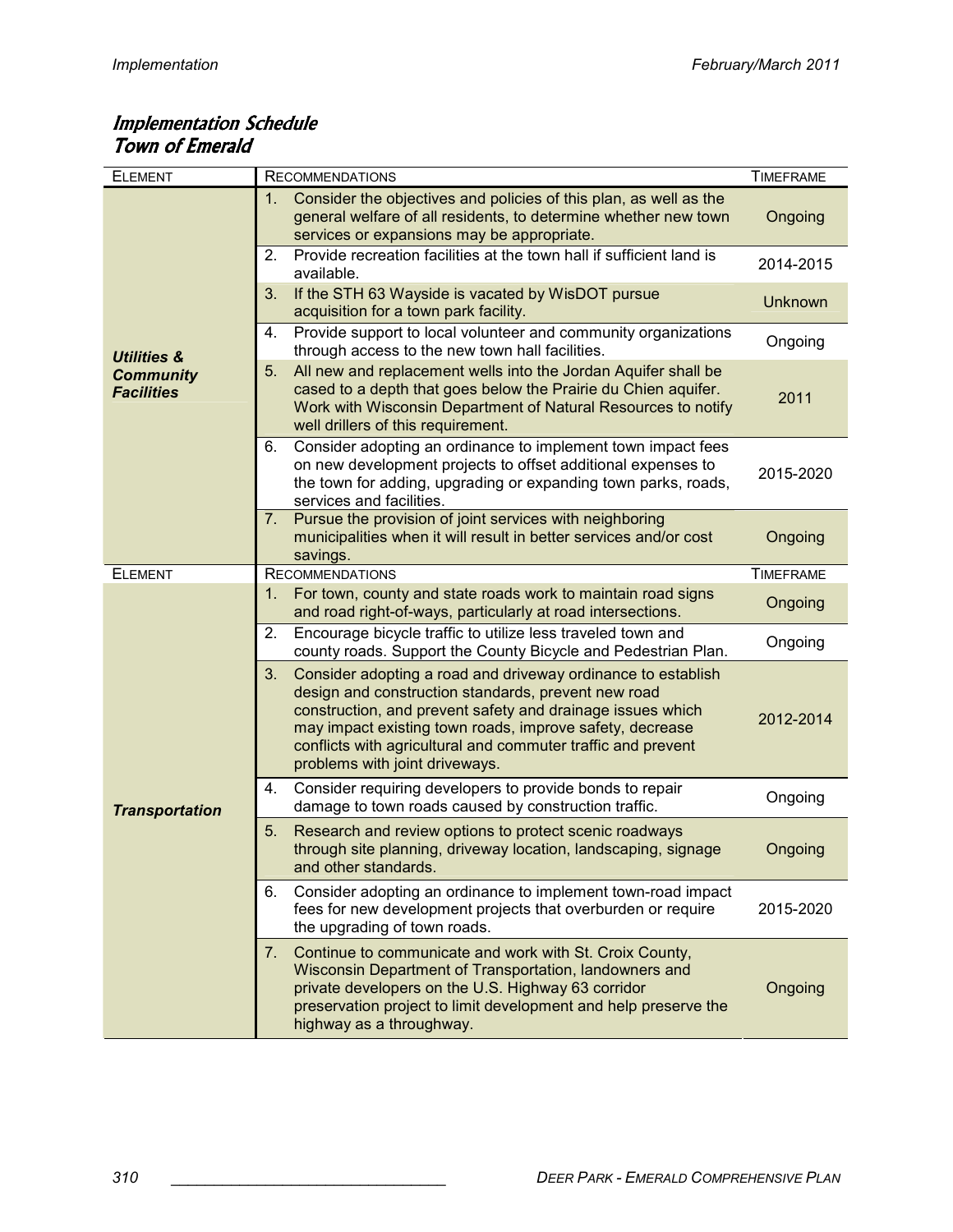| <b>ELEMENT</b>                          | <b>RECOMMENDATIONS</b>                                                                                                                                                                                                                                                                                                                                                 | <b>TIMEFRAME</b> |
|-----------------------------------------|------------------------------------------------------------------------------------------------------------------------------------------------------------------------------------------------------------------------------------------------------------------------------------------------------------------------------------------------------------------------|------------------|
| <b>Housing</b>                          | To ensure high quality construction, require all housing<br>1.<br>construction to comply with the State of Wisconsin Uniform<br>Dwelling Code. Enforce the Uniform Dwelling Code as needed.                                                                                                                                                                            | Ongoing          |
|                                         | 2.<br>The town may participate in and support programs and funding<br>sources that provide assistance to residents in maintaining and<br>rehabilitating the housing stock                                                                                                                                                                                              | Ongoing          |
|                                         | 3.<br>Encourage use of the Community Development Block Grant<br>(CDBG) funds, and other housing program funds, to provide,<br>maintain and rehabilitate housing.                                                                                                                                                                                                       | Ongoing          |
| <b>ELEMENT</b>                          | <b>RECOMMENDATIONS</b>                                                                                                                                                                                                                                                                                                                                                 | <b>TIMEFRAME</b> |
|                                         | Direct intensive, large-scale commercial and industrial land<br>1.<br>uses to locate in urban centers where municipal services are<br>available.                                                                                                                                                                                                                       | Ongoing          |
|                                         | 2. Work with businesses and farms to maintain and protect the air<br>quality, water quality and rural character of Emerald.                                                                                                                                                                                                                                            | Ongoing          |
|                                         | 3 <sub>1</sub><br>Support the continued operation and/or expansion of existing<br>farms and businesses in Emerald.                                                                                                                                                                                                                                                     | Ongoing          |
| <b>Economic</b>                         | Encourage some additional commercial expansion or new<br>4.<br>businesses in unincorporated Emerald when available sewer<br>service is utilized.                                                                                                                                                                                                                       | Ongoing          |
| <b>Development</b>                      | 5.<br>Support home-based businesses where there will be no impact<br>on surrounding properties or farm operations.                                                                                                                                                                                                                                                     | Ongoing          |
|                                         | Support agriculture-compatible commercial uses such as rural<br>6.<br>storage operations in ag-type structures or to reuse existing ag<br>buildings, direct-farm marketing, farmers' market and<br>greenhouses or nurseries.                                                                                                                                           | Ongoing          |
|                                         | Require the disclosure of any soil or groundwater contamination<br>7.<br>on sites before approving development proposals and work<br>together with private landowners and government agencies to<br>clean up contaminated sites that threaten the public health,<br>safety and welfare.                                                                                | Ongoing          |
| <b>ELEMENT</b>                          | <b>RECOMMENDATIONS</b>                                                                                                                                                                                                                                                                                                                                                 | <b>TIMEFRAME</b> |
| <b>Agricultural</b><br><b>Resources</b> | 1.<br>Support the continued operation and/or expansion of existing<br>farms and ag businesses in Emerald.                                                                                                                                                                                                                                                              | Ongoing          |
|                                         | 2.<br>Support land preservation programs such as farmland tax<br>credits, use-value assessment, farmland preservation zoning,<br>agricultural enterprise areas, purchase of agricultural<br>conservation easements (PACE), etc. to sustain the continued<br>use of land for farming and agriculture as the economic base<br>and major land use in the Town of Emerald. | Ongoing          |
|                                         | 3.<br>Develop and support policies that strengthen and maintain a<br>farm operator's right to farm with farm practices and associated<br>smell, noise, and dust, that do not threaten public health or<br>safety.                                                                                                                                                      | 2012-2015        |
|                                         | Encourage alternative agriculture such as fruit and vegetable<br>4.<br>farms in the town, designed to supply food to farmers markets<br>and grocery stores in the region's urban areas.                                                                                                                                                                                | Ongoing          |
|                                         | Promote agricultural practices which protect surface and<br>5.<br>ground water quality, including proper erosion control, manure<br>management, and storm water management strategies.                                                                                                                                                                                 | Ongoing          |
|                                         | Develop a Town of Emerald Rural Living Guide insert to provide<br>6.<br>information to new and existing residents about living in the<br>town.                                                                                                                                                                                                                         | 2012             |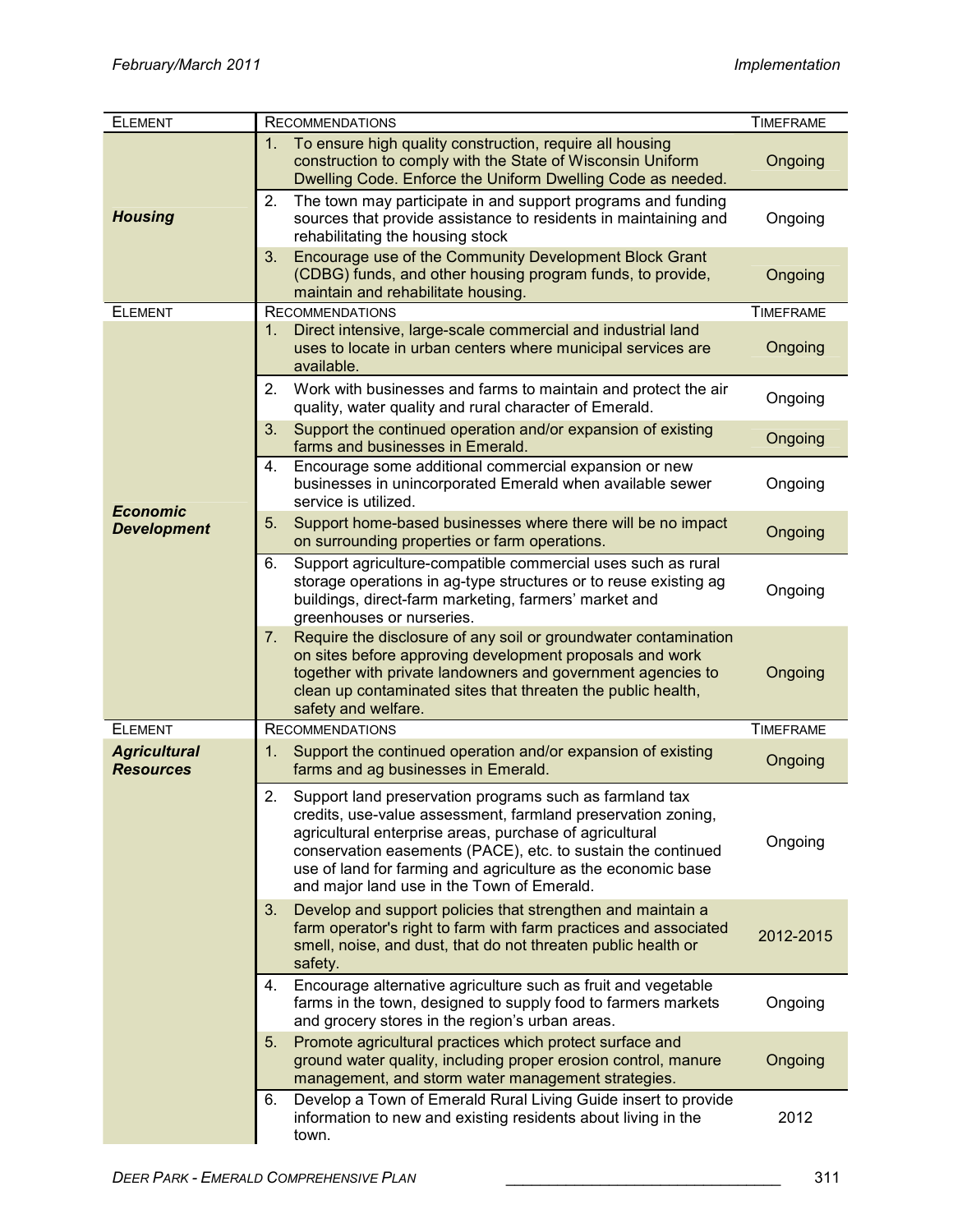|                                     | 7.<br>Provide copies of both the town's insert and the St. Croix<br>County Rural Living Guide, which outlines the traditional<br>community norms and expectations for rural residents, to all<br>new residents as part of the property development /purchase<br>and/or building permit /inspection process. | Ongoing          |
|-------------------------------------|-------------------------------------------------------------------------------------------------------------------------------------------------------------------------------------------------------------------------------------------------------------------------------------------------------------|------------------|
| <b>ELEMENT</b>                      | <b>RECOMMENDATIONS</b>                                                                                                                                                                                                                                                                                      | <b>TIMEFRAME</b> |
| <b>Natural</b><br><b>Resources</b>  | Guide the location and design of development to minimize any<br>1.<br>adverse impact on the quality of surface waters, groundwater<br>aquifers, wetlands, steep slopes, woodlands, prairie and<br>agriculture.                                                                                              | Ongoing          |
|                                     | 2.<br>Preserve and protect natural landscape features such as<br>wetlands, floodplains, streams, lakes, steep slopes, woodlands,<br>prairies and oak savannas as essential components of the<br>hydrologic system, valuable wildlife habitat and focal points of<br>natural beauty and recreation.          | Ongoing          |
|                                     | 3.<br>Consider protection and enhancement of sensitive natural<br>resources, open and recreational space, large blocks of<br>forestland and scenic vistas when reviewing development<br>proposals and making public expenditures.                                                                           | Ongoing          |
|                                     | Discourage and, where possible, prevent the filling or<br>4.<br>developing of wetlands and floodplains.                                                                                                                                                                                                     | Ongoing          |
|                                     | 5.<br>On steep slopes with a grade from 12 to 20 percent allow<br>development only where best management practices for<br>erosion and sediment control and storm water management<br>can be implemented successfully.                                                                                       | Ongoing          |
|                                     | Promote use of the forestry "best management practices" as<br>6.<br>minimum standards for logging and encourage forest<br>landowners to enroll in the State's Managed Forest Land<br>Program to promote further value for timber and wildlife.                                                              | Ongoing          |
|                                     | Encourage and support a buffer zone around public lands to<br>7.<br>mitigate conflicts between property owners and citizens utilizing<br>public lands for recreation.                                                                                                                                       | Ongoing          |
| <b>ELEMENT</b>                      | Recommendations                                                                                                                                                                                                                                                                                             | <b>TIMEFRAME</b> |
| <b>Cultural</b><br><b>Resources</b> | Maintain an inventory of historic, archaeological and scenic<br>1.<br>resources. Provide the inventory for reference and discussion<br>before and during consideration of land development proposals.                                                                                                       | Ongoing          |
|                                     | Encourage private landowners to protect and, if necessary,<br>2.<br>rehabilitate identified cultural, historic, archeological and scenic<br>resources when specific sites are proposed for development.                                                                                                     | Ongoing          |
|                                     | Continue to support the Glenwood Area Historical Society in<br>3.<br>Glenwood City as a local repository for historical materials; also<br>encourage residents to donate items to the historic materials<br>repository that the library maintains.                                                          | Ongoing          |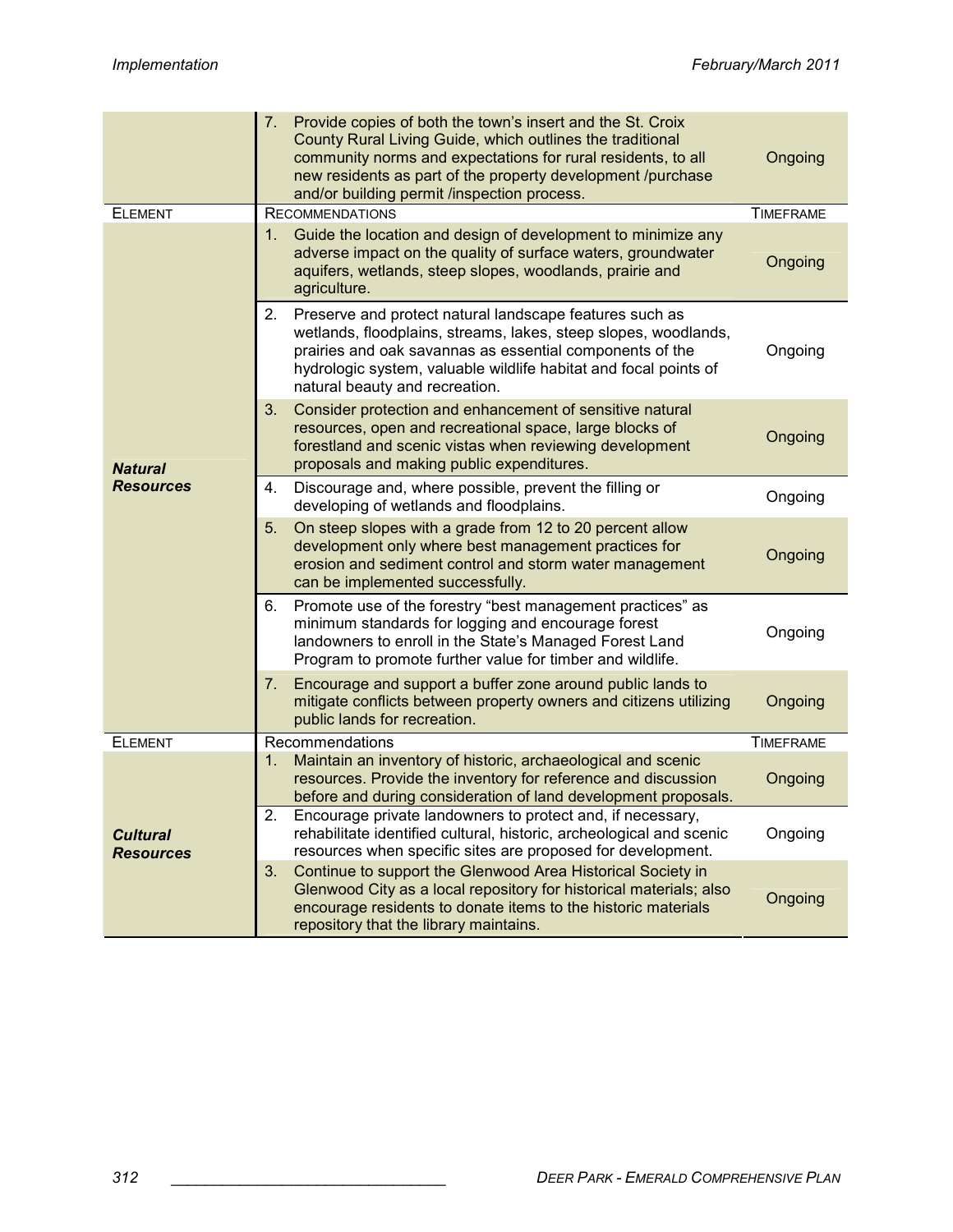| <b>ELEMENT</b>                                 | Recommendations                                                                                                                                                                                                                                                                                                                                              | <b>TIMEFRAME</b> |
|------------------------------------------------|--------------------------------------------------------------------------------------------------------------------------------------------------------------------------------------------------------------------------------------------------------------------------------------------------------------------------------------------------------------|------------------|
|                                                | Provide a copy of this comprehensive plan to all surrounding<br>1.<br>local governments and encourage St. Croix County and other<br>interested governmental units to consider this plan's policies<br>and recommendations in making future decisions about land<br>use within or affecting the town.                                                         | 2011             |
|                                                | 2.<br>Work with St. Croix County, adjacent cities, villages and towns;<br>the regional planning commission; and state and federal<br>agencies to identify and resolve actual and potential conflicts<br>between Emerald's Town Plan and other plans through open<br>dialogue, cooperative initiatives, and amendments to the this<br>plan where appropriate. | Ongoing          |
|                                                | Work with surrounding communities to encourage an orderly,<br>3.<br>efficient land use pattern that preserves farming and natural<br>resources and minimizes conflicts between urban and rural<br>uses.                                                                                                                                                      | Ongoing          |
|                                                | Pursue the provision of joint services with neighboring<br>4.<br>municipalities when it will result in better services and/or cost<br>savings.                                                                                                                                                                                                               | Ongoing          |
| <b>Intergovernmental</b><br><b>Cooperation</b> | Work with St. Croix County and state agencies to promote the<br>5.<br>proper approval process, placement and monitoring of new on-<br>site wastewater systems and water wells, appropriate<br>maintenance and replacement of failing older systems and<br>wells as a means to protect public health and ground water<br>quality.                             | Ongoing          |
|                                                | Discourage "side of the road" development on State and<br>6.<br>County highways to prevent congestion and preserve rural<br>character                                                                                                                                                                                                                        | Ongoing          |
|                                                | Work with St. Croix County to maintain property to ensure a<br>7.<br>high-quality living environment within all residential areas and to<br>address violations of applicable land use ordinances on<br>residential, commercial and other properties.                                                                                                         | Ongoing          |
|                                                | 8.<br>Work with St. Croix Economic Development Corporation to<br>assist in locating potential new agriculture-related businesses.                                                                                                                                                                                                                            | Ongoing          |
|                                                | 9.<br>Encourage St. Croix County to develop programs such as<br>voluntary purchase of development rights, transfer of<br>development rights and purchase of conservation easements to<br>preserve productive farmland.                                                                                                                                       | Ongoing          |
|                                                | 10. Work with St. Croix County on the St. Croix County Animal<br>Waste and the Zoning ordinances to improve relationships and<br>operations between large-scale farms and nearby existing<br>residences.                                                                                                                                                     | Ongoing          |
|                                                | 11. Cooperate with the State Historical Society, St. Croix County,<br>surrounding communities and local agencies on surveys of<br>historic and archeological resources in the town.                                                                                                                                                                          | Ongoing          |
| <b>ELEMENT</b>                                 | <b>RECOMMENDATIONS</b>                                                                                                                                                                                                                                                                                                                                       | <b>TIMEFRAME</b> |
| <b>Land Use</b>                                | Review the town's land use plan, land division ordinance and<br>1.<br>rezoning policies prior to making a recommendation on a<br>rezoning or land division request.                                                                                                                                                                                          | Ongoing          |
|                                                | Review the St. Croix County's land use plan and ordinances,<br>2.<br>including sanitary, land division, nonmetallic mining and zoning<br>prior to making a recommendation on a rezoning, land division<br>or other land use request.                                                                                                                         | Ongoing          |
|                                                | 3.<br>Encourage small-lot residential development of two to 10 acres<br>to promote rural character and protection of agricultural and<br>natural resources.                                                                                                                                                                                                  | Ongoing          |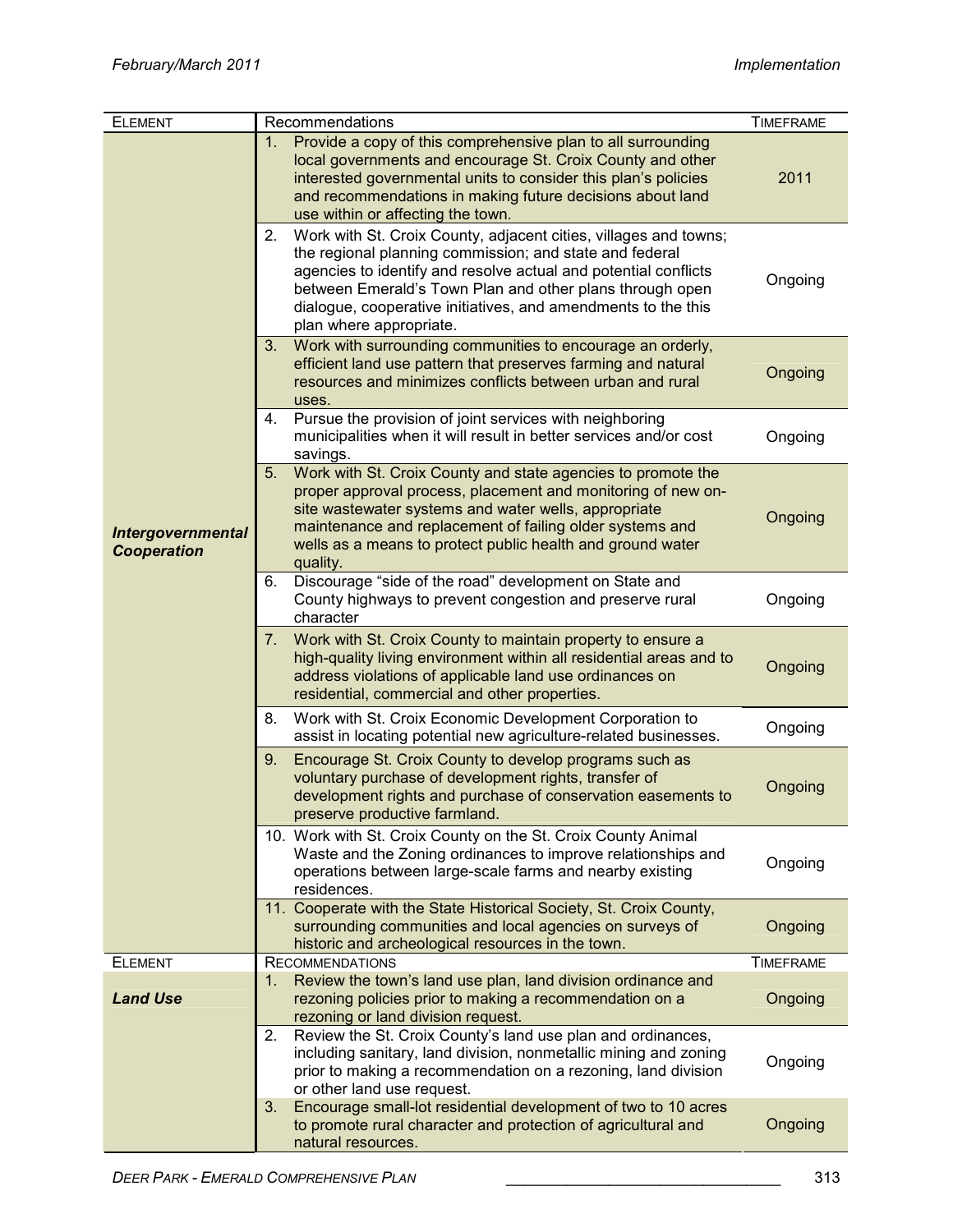| <b>ELEMENT</b> | Recommendations                                                                                                                                                                                                                                                                                                                                                                                                                                                                                                                                                                                                                                                                                    | <b>TIMEFRAME</b> |
|----------------|----------------------------------------------------------------------------------------------------------------------------------------------------------------------------------------------------------------------------------------------------------------------------------------------------------------------------------------------------------------------------------------------------------------------------------------------------------------------------------------------------------------------------------------------------------------------------------------------------------------------------------------------------------------------------------------------------|------------------|
|                | Prohibit major subdivisions in Emerald; defined as the creation<br>4.<br>of five or more lots on the same parcel of land within a five-year<br>period.                                                                                                                                                                                                                                                                                                                                                                                                                                                                                                                                             | Ongoing          |
|                | Adopt a town land division ordinance to implement the goals,<br>5.<br>objectives and policies of this plan and regulate the pace and<br>type of development. New mobile home parks and multi-unit<br>dwellings do not fit the town's rural character and should not be<br>allowed.                                                                                                                                                                                                                                                                                                                                                                                                                 | 2012-2014        |
|                | Develop land use regulations to guide the location of future<br>6.<br>residential development and protect important features of the<br>natural environment without making existing houses<br>nonconforming whenever possible.                                                                                                                                                                                                                                                                                                                                                                                                                                                                      | Ongoing          |
|                | 7.<br>Direct proposed development to areas where soil<br>characteristics are compatible with the proposed development.                                                                                                                                                                                                                                                                                                                                                                                                                                                                                                                                                                             | Ongoing          |
|                | 8.<br>Encourage site design that achieves rural character and<br>farmland preservation objectives and ensures that development<br>is safe from saturation, seasonal flooding or ponding.                                                                                                                                                                                                                                                                                                                                                                                                                                                                                                           | Ongoing          |
|                | 9.<br>Review the decision and ordinance to prohibit major<br>subdivisions within 10 years, to determine if it still reflects the<br>position of Emerald's residents.                                                                                                                                                                                                                                                                                                                                                                                                                                                                                                                               | 2018-2020        |
|                | 10. If at some point, major subdivisions are allowed encourage<br>conservation design development to provide community<br>facilities and services in a cost-effective manner, preserve<br>farmland, protect wildlife habitat or open space and for sites<br>with unique or exceptional natural resources such as surface<br>water, wetlands, steeps slopes, or highly productive agricultural<br>soils.                                                                                                                                                                                                                                                                                            | 2018-2020        |
|                | 11. Encourage some additional commercial expansion or new<br>businesses in unincorporated Emerald when available sewer<br>service is utilized.                                                                                                                                                                                                                                                                                                                                                                                                                                                                                                                                                     | Ongoing          |
|                | 12. Support agriculture-compatible uses such as rural storage<br>operations in ag-type structures or to reuse existing ag<br>buildings, direct-farm marketing, farmers' market and<br>greenhouses or nurseries.                                                                                                                                                                                                                                                                                                                                                                                                                                                                                    | Ongoing          |
|                | 13. Encourage development to locate away from environmentally<br>sensitive areas and productive farm and forest lands.                                                                                                                                                                                                                                                                                                                                                                                                                                                                                                                                                                             | Ongoing          |
|                | 14. Preserve and protect natural landscape features such as<br>wetlands, floodplains, streams, lakes, steep slopes, woodlands,<br>prairies and oak savannas as essential components of the<br>hydrologic system, valuable wildlife habitat and focal points of<br>natural beauty and recreation.                                                                                                                                                                                                                                                                                                                                                                                                   | Ongoing          |
|                | 15. Encourage and support projects involving citizens and<br>government or private organizations such as Wisconsin<br>Department of Natural Resources, US Fish & Wildlife Service,<br>Pheasants Forever, etc., to protect waterfowl and wildlife<br>habitat in the Town of Emerald through acquisition. Areas such<br>as the future Klatt-Lyon Wildlife Preserve on Hutton Creek,<br>Upper Willow River wetlands, Emerald Lake, Yankee Pond and<br>Carr Creek wetlands and native prairie sites provide surface<br>and groundwater protection, are open to the public for some<br>open space recreation and hunting activities and will improve<br>and expand scenic amenities for town residents. | Ongoing          |